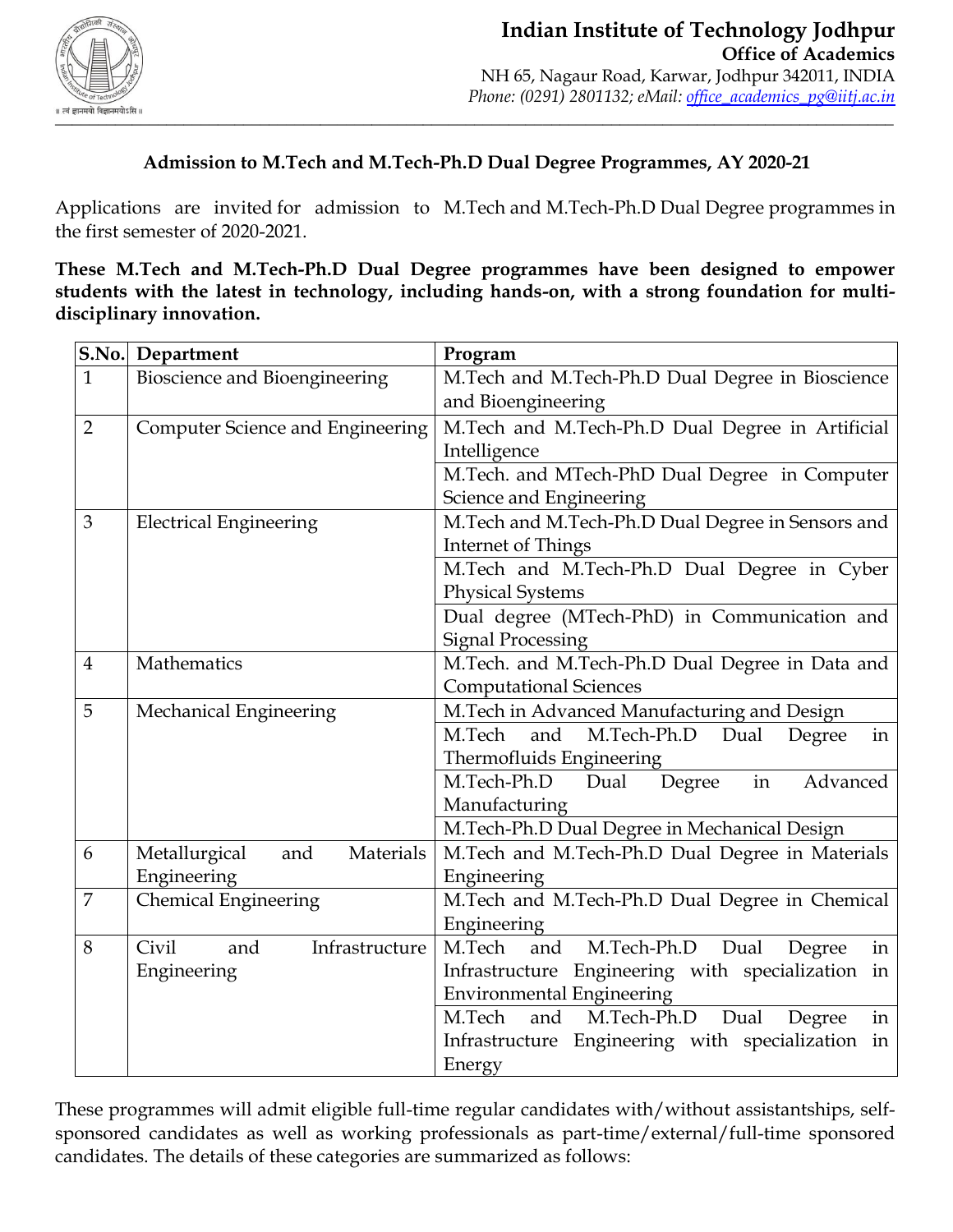**(a)** *M.Tech. Admissions Categories***:** A candidate can be admitted in M.Tech. program in any one of the following categories:

- (i) *Full-time Regular eligible for Assistantship/Fellowship*: In campus student who can register for up to full permissible credits per semester. A fixed number of full-time candidates having a valid GATE Score will get financial support as per MHRD notified rate. A full-time student with a valid GATE Score can also get financial support from sponsored research project funded by an industry or a government agency at a rate equivalent to or higher than MHRD stipulated rate. A student admitted under this category without financial support may be awarded fellowship in the subsequent semester based upon availability of financial resources. All candidates admitted under this category, even without fellowship, will be paying the same fees as applicable to this category.
- (ii) *Full-time Regular without Fellowship:* In campus student who can register for up to full permissible credits per semester but is not eligible to receive fellowship. These candidates will be self-sponsored and will be paying fees as per rates notified for this category of students.
- (iii) *Full-time Sponsored*: In campus student who can register for up to full credit permissible per semester and is sponsored by his/her employer. Sponsorship fees will be notified by the institute.
- (iv) *Part-time*: A part-time student is a working professional who, while employed, attend regular classes as per the schedule of the Institute. The student must be employed in the neighbourhood of IIT Jodhpur. The student must produce a NOC from the employer for pursuing the programme at IIT Jodhpur. The student can register only for a limited number of credits as compared to a full-time regular student. A per credit tuition fee will be specified.
- (v) *Part-time (online)*: A part-time (online) student is a working professional who, while employed, attend classes in a synchronous audio-visual mode over internet as per the schedule of the Institute including limited contact sessions. The student is expected to register for limited number of credits per semester. The student should not be employed in the neighbourhood of IIT Jodhpur. The student must produce a NOC from the employer for pursuing the programme at IIT Jodhpur. The student can register only for a limited number of credits as compared to a full-time regular student. A per credit tuition fee will be specified.
- (vi) *Part-time (Project sponsored)*: A part-time student receiving fellowship at least at the MHRD stipulated rate being supported through research projects running in the institute. The student can register only for a limited number of credits as compared to a full-time regular student. The student is expected to receive fellowship for minimum of 36 months. The student will be paying fees at the same rate as that of full time GATE Qualified candidates.

**(b)** *M.Tech.-Ph.D. Admissions Categories***:** A candidate can be admitted in M.Tech.-Ph.D. program in any one of the following categories:

(i) *Full-time Regular with Fellowship*: In campus student who can register for up to full permissible credit per semester during course work. All full time candidates having a valid GATE Score will get fellowship applicable for Ph.D students as per MHRD notified rate. A full time student with a valid GATE Score can also get financial support from a sponsored research project funded by an industry or a government agency at a rate equivalent to or higher than MHRD stipulated rate. All candidates admitted under this category will be paying the same fees as applicable to this category as notified by the institute.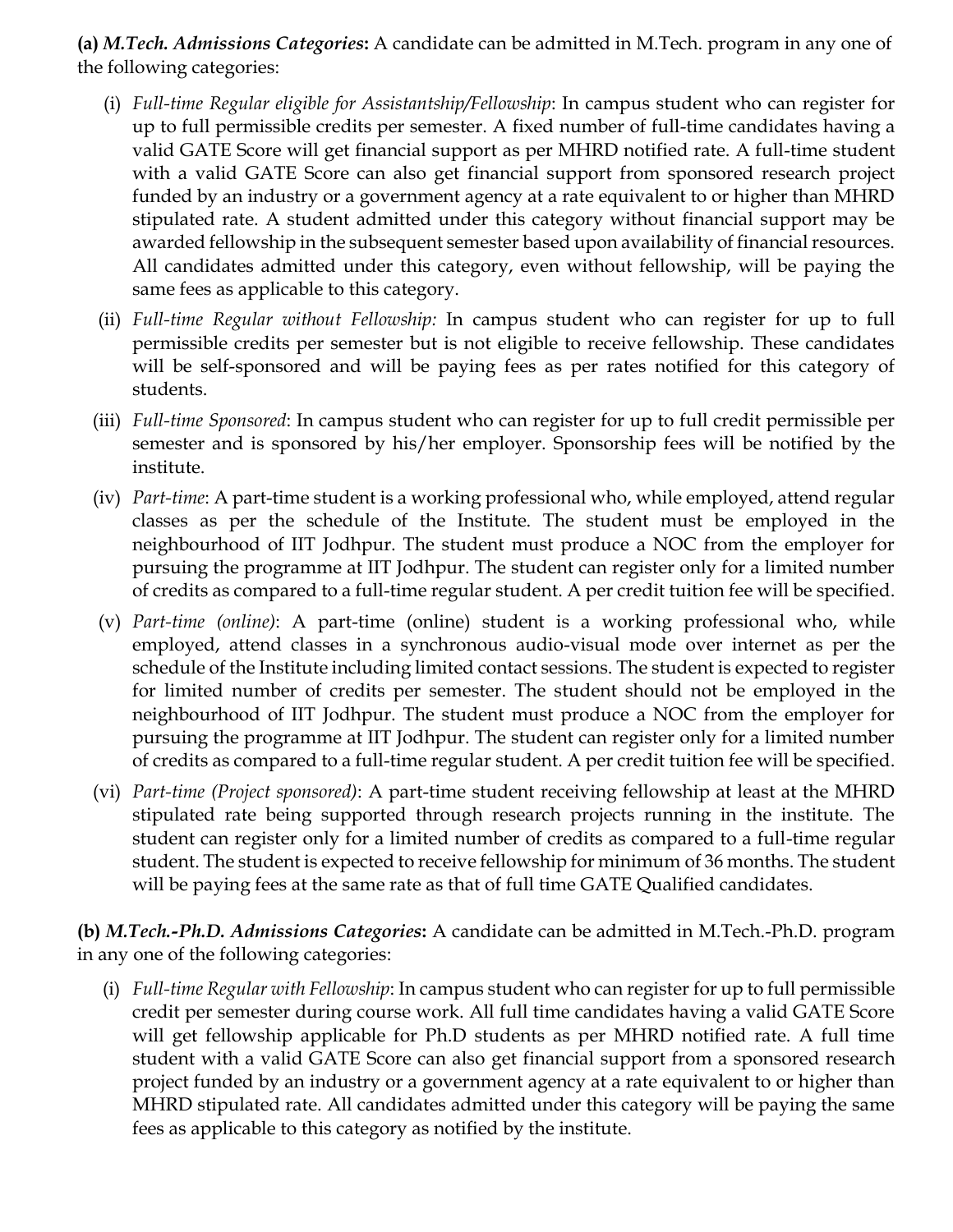- (ii) *Part-time*: A part-time student is a working professional who, while employed, attend regular classes as per the schedule of the Institute. The student must be employed in the neighbourhood of IIT Jodhpur. The student must produce a NOC from the employer for pursuing the programme at IIT Jodhpur. The student can register only for a limited number of credits as compared to a full-time regular student.
- (iii) *External*: A student working in an industry/R&D establishment/academic institution which is equipped with the necessary research and library facilities. The employer must relieve the student to stay in the campus to complete the minimum residency requirements.
- (iv) *Part-time (online):* A part-time (online) student is a working professional who, while employed, attend classes in a synchronous audio-visual mode as per the schedule of the Institute including limited contact sessions. The student is expected to register for limited number of credits per semester. The student will need to spend at least 12 months in the campus before submission of the Ph.D thesis distributed over the entire period of the programme as per the academic requirement. The student must produce a NOC from the employer for pursuing the programme at IIT Jodhpur certifying that the employer will also provide access to resources for proper execution of the research work.

## **A.** *Application Procedure*

Applicants are requested to use the following link to fill and submit the application form online:

# *[https://oa.iitj.ac.in/OA\\_PG\\_ADMISSION](https://oa.iitj.ac.in/OA_PG_ADMISSION)*

*For admission to the 2020-21 First Semester commencing in July 2020, this online link will remain active till 20April, 2020.*

Applicants are required to pay the processing fee of Rs.300 for General and OBC applicants and Rs.150 for SC, ST, and PD applicants online while submitting the application form.

**In case of any query, candidates may contact the Office of Academics (office\_academics\_pg@iitj.ac.in) for issues related to online application, Automation (oa\_automation@iitj.ac.in) for payment related issues and other general queries may be directed to the offices of the respective departments/school/IDRPs (See Section G of this letter).**

Applicants shortlisted for the written test and/or interview will be required to bring the final submitted application form duly signed along with a copy of a valid GATE score card at the time of written examination and/or interview.

All qualified applicants, interested to apply for M.Tech. admission, should register first in the *Common Offer Acceptance Portal (COAP)*. After successful completion of registration at COAP 2020, applicants will receive the "*COAP Registration No.*", which is essential to apply online at IIT Jodhpur. The "*COAP Registration No.*" is further required for making decision against admission offers during the time windows to be announced on the COAP 2020 portal. *For candidate without GATE (i.e B.Tech. from CFTIs, part-time, sponsored and external) will be informed directly by the IIT Jodhpur.*

**B.** The admissions to M.Tech. Program is also offered to foreign nationals under different schemes administered by Government of India, such as Cultural Exchange Fellowship Programme by Indian Council of Cultural Relations (ICCR), Study in India and others. Persons interested in these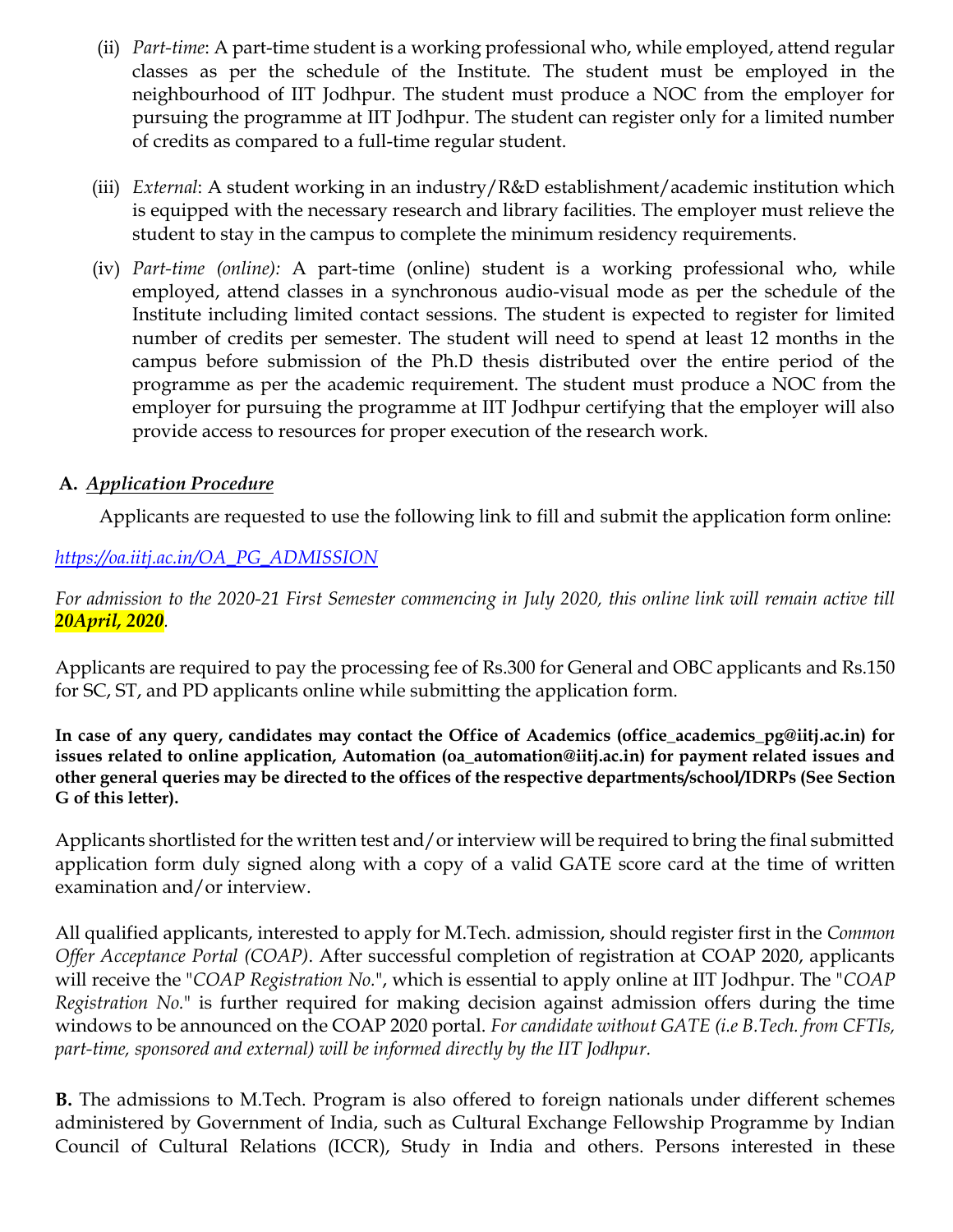programmes are required to apply through the Indian High Commission/Embassy in their respective countries. For general queries, international candidates may refer to [http://iitj.ac.in/intladm/.](http://iitj.ac.in/intladm/)

Applicants from Defence Forces may be considered for admission to the external M.Tech. programme. Eligibility criteria for applicants from Defence Forces will be the same as that of the regular students with an exemption of GATE score. The program will be governed by the academic norms of the IITJ. The respective organization has to ensure and undertake the responsibility for giving adequate facilities and time to the officer during the Coursework and Thesis/Project work.

## **C.Eligibility for Admission**

The eligibility criteria prescribed below are the absolute minimum. *Kindly make a note that the eligibility for admissions to different Dual degree (MTech-PhD) programs will be the same as regular M.Tech. programs of the concerned Department.*The general eligibility criteria for admissions is as follows:

- (i) The applicant must have bachelor's degree in engineering or science (4 year program) or a master's degree in science, MCA, Pharmacy, Medical Sciences, Agricultural Sciences and Veterinary Sciences or in a related field.
- (ii) A minimum of 60% marks for GEN/OBC (55% for SC/ST/PD) category in aggregate or as specified by the university/institute or a minimum CGPA of 6.0 for GEN/OBC (5.5 forSC/ST/PD) category on the scale of 10; with corresponding proportional requirements when the scales are other than on 10 (for example 4.8 for GEN/OBC category (4.4 for SC/ST/PD) on a scale of 8) or a first-class as specified by the university/institute.
- (iii) *(For Full time Regular Candidates with financial support)*The applicant must either have a valid GATE score or exempted from GATE as per MHRD circular or have qualified an equivalent National Examination or have qualified in the written test and/or interview conducted by IIT Jodhpur.

#### OR

*(For Part-time/ External/ Employer Sponsored)* The applicant must have a minimum of two years of work experience (after qualifyingdegree) in industry/R&D laboratories/Academic Institutions at the time of registration tothe program. The applicant must qualify the written test and/or interview conducted by IIT Jodhpur.

The qualifying degree and GATE requirements (only for Full-time Regular with Fellowship), specific to different M.Tech. programs, can be summarized as follows:

| <b>Qualifying Degree</b>                                         | <b>GATE</b> Requirements                                                         |
|------------------------------------------------------------------|----------------------------------------------------------------------------------|
| B.Tech., B.E. or B.Sc.                                           | Valid GATE score (Students from all Masters and                                  |
| M.Sc                                                             | Engineering backgrounds with training in<br>biology or applied fields may apply) |
| B. Tech. from any of the CFTIs with CPI or<br>CGPA 8/10 or above | The requirement of valid GATE score is<br>exempted                               |

*(1)*For Bioscience and Bioengineering:

### *(2)* For Artificial Intelligence:

| Qualifying Degree                                                            | <b>GATE Requirements</b> |
|------------------------------------------------------------------------------|--------------------------|
| B.Tech or B.E. (any Branch of Engineering),   Valid GATE score (CS/IT/EE/EC) |                          |
| M.Sc. (any discipline), M.C.A.                                               |                          |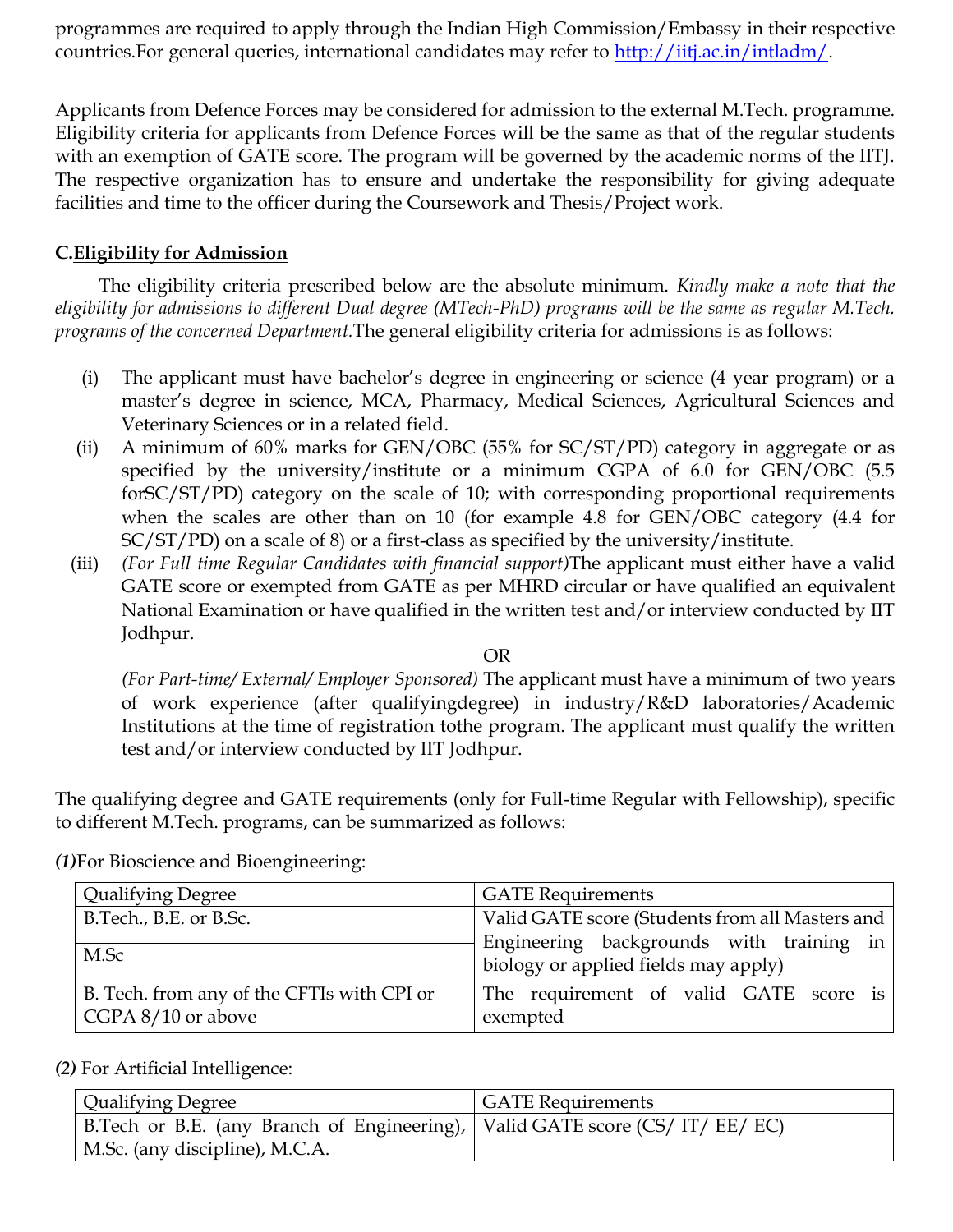|                                       | B. Tech. from any of the CFTIs (any branch of The requirement of valid GATE score is |  |
|---------------------------------------|--------------------------------------------------------------------------------------|--|
| Engineering) with CPI or CGPA 8/10 or | exempted                                                                             |  |
| above                                 |                                                                                      |  |

*(3)* For Computer Science and Engineering:

| <b>Qualifying Degree</b>                                         | <b>GATE Requirements</b>                  |
|------------------------------------------------------------------|-------------------------------------------|
| B.Tech or B.E. (Computer Science and Valid GATE score (in CS/IT) |                                           |
| Computer Engineering;<br>Engineering;                            |                                           |
| Information Technology; Computer Science;                        |                                           |
| Electronics Engineering; Electrical Engineering;                 |                                           |
| Communication Engineering; Artificial                            |                                           |
| Intelligence; or any other degree name                           |                                           |
| involving a combination of above disciplines)                    |                                           |
| B. Tech. (Computer Science and Engineering;                      | The requirement of valid GATE<br>score is |
| Computer Engineering; Information                                | exempted                                  |
| Technology; Computer Science; Electronics                        |                                           |
| Engineering; Electrical Engineering;                             |                                           |
| Communication Engineering; Artificial                            |                                           |
| Intelligence; or any other degree name                           |                                           |
| involving a combination of above disciplines)                    |                                           |
| from any of the CFTIswith CPI or CGPA 8/10                       |                                           |
| or above                                                         |                                           |

*(4)* For Sensors and Internet of Things:

| <b>Qualifying Degree</b>                        | <b>GATE</b> Requirements               |
|-------------------------------------------------|----------------------------------------|
| B. Tech., B.E. or B.Sc. (Engineering) in        | Valid GATE score in EE/EC/IN/CS        |
| Electrical Engineering/ Electronics and         |                                        |
| Communication<br>Engineering/                   |                                        |
| Instrumentation Engineering/ Computer           |                                        |
| Science and Engineering                         |                                        |
| B. Tech. in Electrical Engineering/ Electronics | The requirement of valid GATE score is |
| Communication Engineering/<br>and               | exempted                               |
| Instrumentation Engineering/ Computer           |                                        |
| Science and Engineering from any of the CFTIs   |                                        |
| with CPI or CGPA of 8/10 or above               |                                        |

*(5)*For Cyber Physical Systems:

| <b>Qualifying Degree</b>                        | <b>GATE</b> Requirements               |
|-------------------------------------------------|----------------------------------------|
| B. Tech., B.E. or B.Sc. (Engineering) in        | Valid GATE score in EE/EC/IN/CS        |
| Electrical Engineering/ Electronics and         |                                        |
| Communication<br>Engineering/                   |                                        |
| Instrumentation Engineering/<br>Computer        |                                        |
| Science and Engineering                         |                                        |
| B. Tech. in Electrical Engineering/ Electronics | The requirement of valid GATE score is |
| Engineering/<br>Communication<br>and            | exempted                               |
| Instrumentation Engineering/ Computer           |                                        |
| Science and Engineering from any of the CFTIs   |                                        |
| with CPI or CGPA of 8/10 or above               |                                        |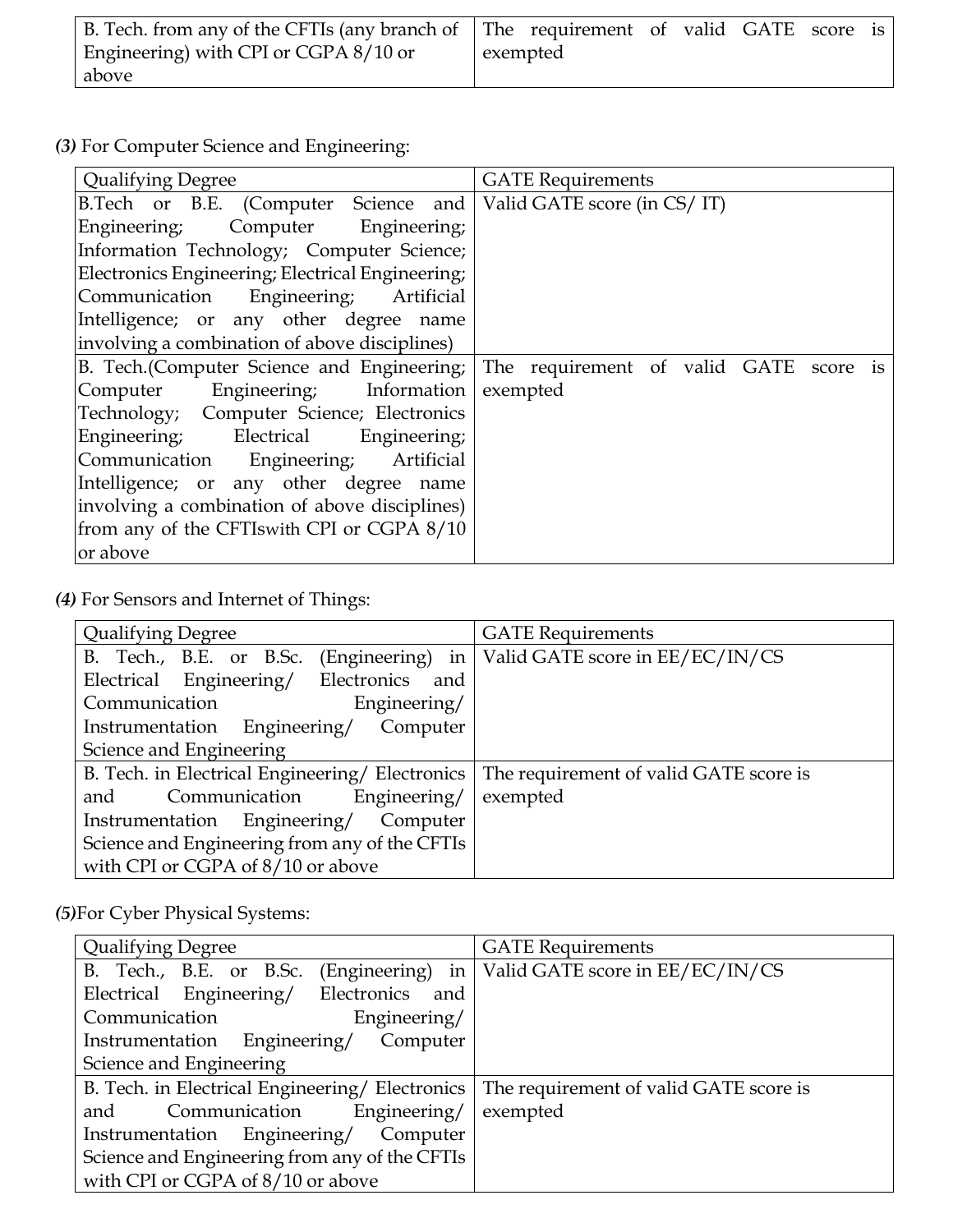*(6)* For Communication and Signal Processing:

| <b>Qualifying Degree</b>                                                                | <b>GATE</b> Requirements |
|-----------------------------------------------------------------------------------------|--------------------------|
| B. Tech., B.E. or B.Sc. (Engineering) in   Valid GATE score in EC                       |                          |
| Electrical Engineering/ Electronics<br>and                                              |                          |
| <b>Communication Engineering</b>                                                        |                          |
| B. Tech. in Electrical Engineering/Electronics   The requirement of valid GATE score is |                          |
| and Communication Engineering from any of $\vert$ exempted                              |                          |
| the CFTIs with CPI or CGPA of 8/10 or above                                             |                          |

*(7)* For Data and Computational Sciences:

| Qualifying Degree                   | <b>GATE Requirements</b>                                                         |
|-------------------------------------|----------------------------------------------------------------------------------|
| B.Tech., B.E., M.Sc., or equivalent | Valid GATE score (in any discipline)                                             |
|                                     | B. Tech. from any of the CFTIswith CPI or The requirement of valid GATE score is |
| $\vert$ CGPA 8/10 or above          | exempted                                                                         |

*(8)* For Advanced Manufacturing and Design/Advanced Manufacturing:

| <b>Qualifying Degree</b>                                                                                                         | <b>GATE Requirements</b>                                                                                                                                             |
|----------------------------------------------------------------------------------------------------------------------------------|----------------------------------------------------------------------------------------------------------------------------------------------------------------------|
| Engineering, Aerospace<br>Production<br>Engineering, Mechatronics Engineering)                                                   | B.Tech., B.E. or B.Sc. (Mechanical Engineering,   Valid GATE score (in Mechanical Engineering /<br>Aerospace Engineering / Production and<br>Industrial Engineering) |
| Engineering, Aerospace Engineering, exempted<br>Mechatronics Engineering) from any of the<br>CFTIswith CPI or CGPA 8/10 or above | B. Tech. (Mechanical Engineering, Production   The requirement of valid GATE score is                                                                                |

*(9)* For Mechanical Design:

| <b>Qualifying Degree</b>                                                                                                             | <b>GATE Requirements</b>                                                                                           |
|--------------------------------------------------------------------------------------------------------------------------------------|--------------------------------------------------------------------------------------------------------------------|
| B.Tech., B.E. or B.Sc. (Mechanical Engineering,<br>Production<br>Engineering,<br>Aerospace<br>Engineering, Mechatronics Engineering) | Valid GATE score (in Mechanical Engineering /<br>Aerospace Engineering / Production and<br>Industrial Engineering) |
| Engineering, Aerospace Engineering,<br>Mechatronics Engineering) from any of the<br>CFTIswith CPI or CGPA 8/10 or above              | B. Tech. (Mechanical Engineering, Production   The requirement of valid GATE score is<br>exempted                  |

*(10)* For Thermofluids Engineering:

| Qualifying Degree            | <b>GATE Requirements</b>                                                                        |
|------------------------------|-------------------------------------------------------------------------------------------------|
|                              | B.Tech., B.E. or B.Sc. (Mechanical Engineering,   Valid GATE score (in Mechanical Engineering / |
|                              | Aerospace Engineering, Chemical Engineering   Aerospace Engineering / Chemical Engineering)     |
| and Power Plant Engineering) |                                                                                                 |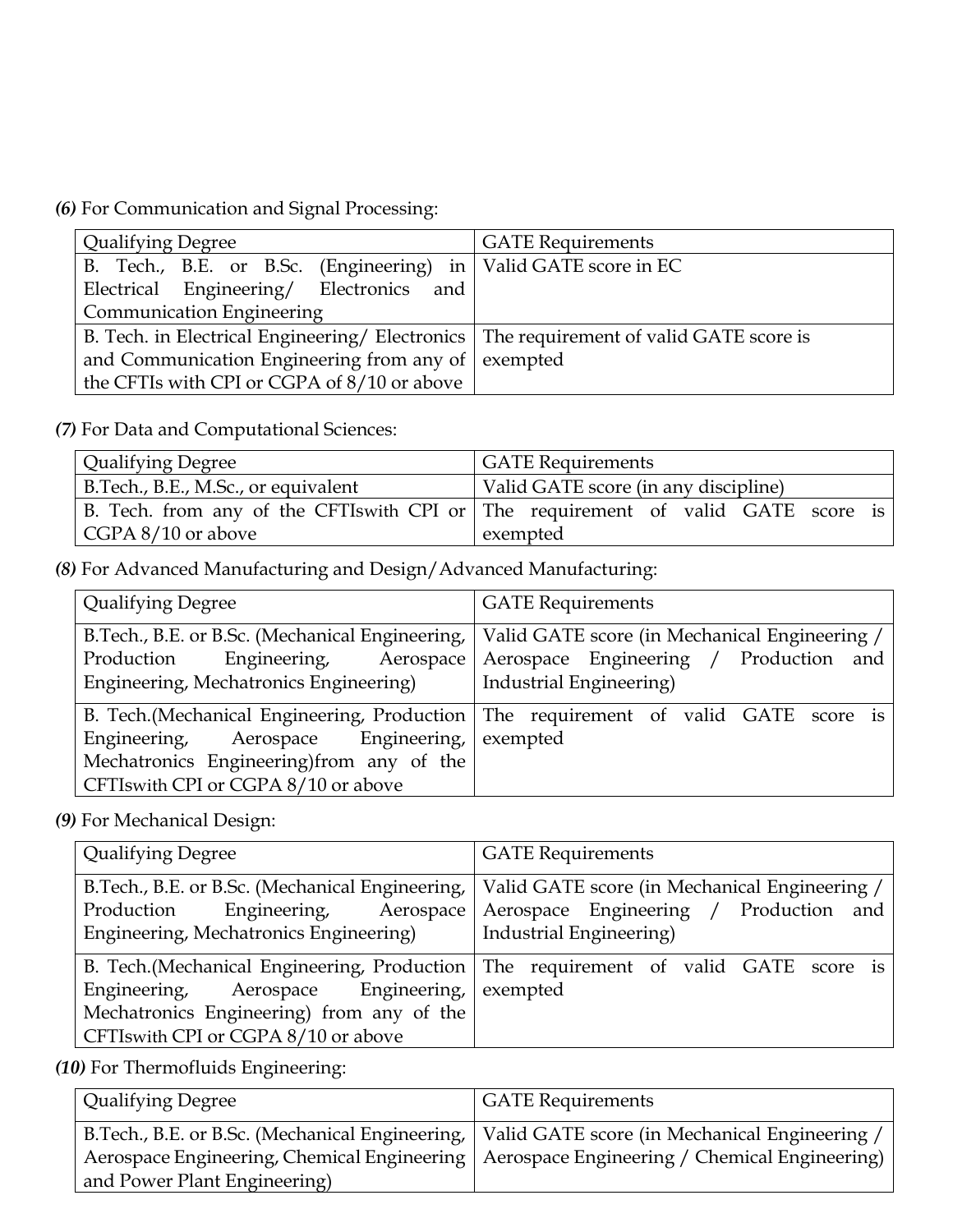|                                                | B. Tech. (Mechanical Engineering, Aerospace   The requirement of valid GATE score is |
|------------------------------------------------|--------------------------------------------------------------------------------------|
| Engineering, Chemical Engineering and exempted |                                                                                      |
| Power Plant Engineering) from any of the       |                                                                                      |
| CFTI swith CPI or CGPA 8/10 or above           |                                                                                      |

#### *(11)* For Materials Engineering:

| <b>Qualifying Degree</b>             | <b>GATE</b> Requirements                                                         |
|--------------------------------------|----------------------------------------------------------------------------------|
| B.Tech., B.E. or B.Sc. (Engineering) | Valid GATE score (in Metallurgical Engineering                                   |
|                                      | or Mechanical Engineering or Engineering                                         |
|                                      | Sciences)                                                                        |
|                                      | B. Tech. from any of the CFTIswith CPI or The requirement of valid GATE score is |
| CGPA 8/10 or above                   | exempted                                                                         |

#### *(12)* For Chemical Engineering:

| <b>Qualifying Degree</b>                                                                 | <b>GATE</b> Requirements                                                        |
|------------------------------------------------------------------------------------------|---------------------------------------------------------------------------------|
|                                                                                          |                                                                                 |
| B.Tech., B.E., B.Sc. (Engg), M.Sc., or equivalent   Valid GATE score (in any discipline) |                                                                                 |
| in Chemical Engineering or allied discipline                                             |                                                                                 |
|                                                                                          | B. Tech. (Chemical Engineering or allied The requirement of valid GATE score is |
| discipline) from any of the CFTIswith CPI or $\vert$ exempted                            |                                                                                 |
| CGPA 8/10 or above                                                                       |                                                                                 |

#### *(13)* For Infrastructure Engineering with specialization in Environment Engineering:

| <b>Qualifying Degree</b>                                                             | <b>GATE</b> Requirements                                                                |  |
|--------------------------------------------------------------------------------------|-----------------------------------------------------------------------------------------|--|
| B.Tech./B.E. or equivalent degree in Civil or   Valid GATE score (in any discipline) |                                                                                         |  |
| <b>Environmental Engineering</b>                                                     |                                                                                         |  |
|                                                                                      | B. Tech. in Civil or Environmental Engineering   The requirement of valid GATE score is |  |
| from any of the CFTIswith CPI or CGPA 8/10 exempted                                  |                                                                                         |  |
| or above                                                                             |                                                                                         |  |

### *(14)* For Infrastructure Engineering with specialization in Energy:

| <b>Qualifying Degree</b>                                     | <b>GATE Requirements</b>                        |
|--------------------------------------------------------------|-------------------------------------------------|
| B.Tech., B.E. or B.Sc. (Civil Engineering,                   | Valid GATE score (in Civil Engineering,         |
| Mechanical Engineering, Electrical                           | Mechanical Engineering, Electrical Engineering, |
| Engineering, Chemical Engineering, and Chemical Engineering) |                                                 |
| Power Plant Engineering)                                     |                                                 |
| M.Sc. (Physics)                                              | Valid GATE score (in Physics) or equivalent     |
|                                                              | National level Examination                      |
| B. Tech.(Civil Engineering, Mechanical                       | The requirement of valid GATE score is          |
| Engineering, Electrical Engineering, Chemical                | exempted                                        |
| Engineering, and Power Plant Engineering)                    |                                                 |
| from any of the CFTIswith CPI or CGPA 8/10                   |                                                 |
| or above                                                     |                                                 |

### **D.** *Financial Assistance*

Full time regular M.Tech./Dual Degree students may be eligible for a monthly stipend in return for 8 hours of work per week of *Teaching* or *Research Assistantships*. For regular dual degree students, financial assistantship/scholarship will be at par with regular Ph.D. students.